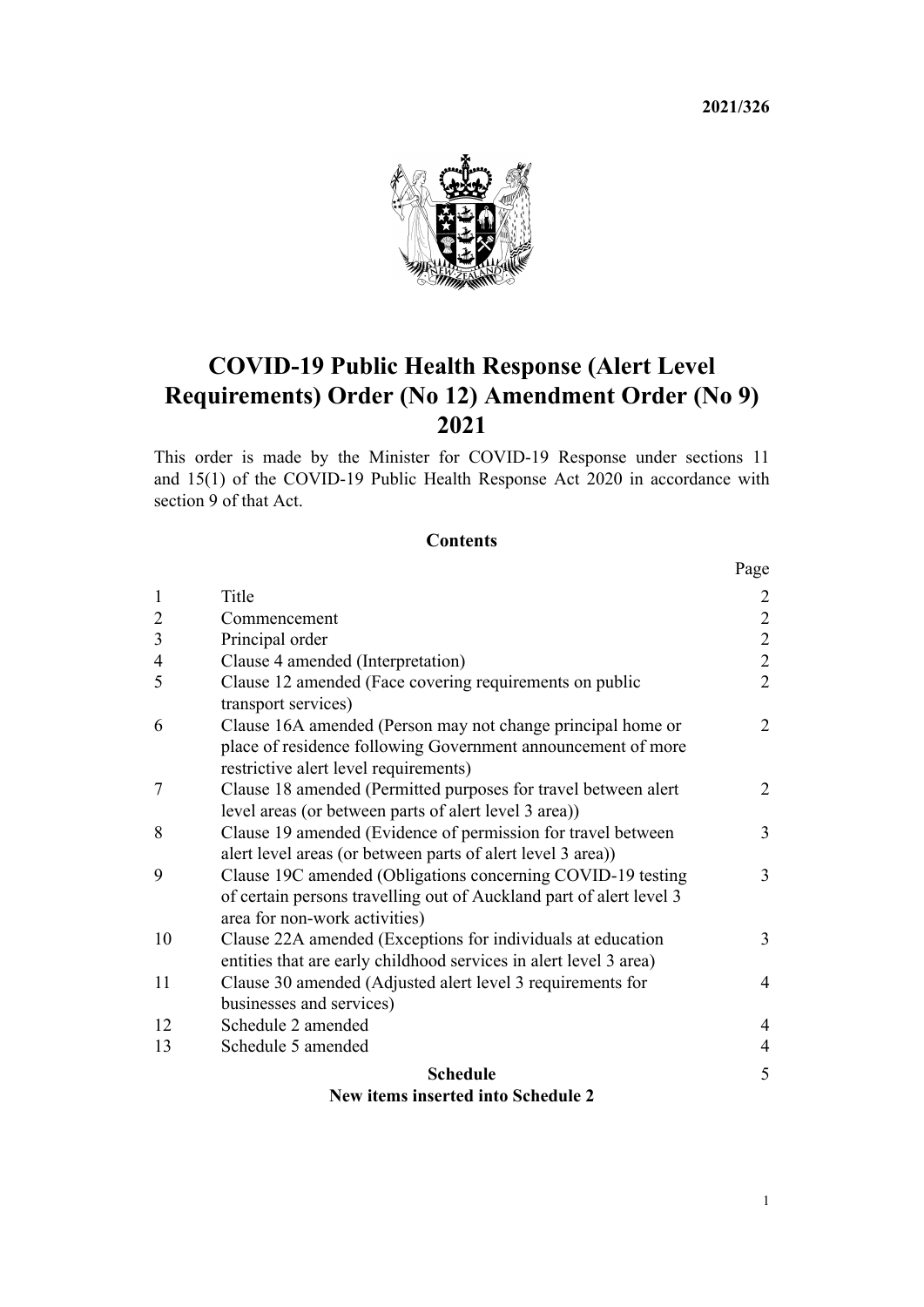<span id="page-1-0"></span>cl 1

# **Order**

### **1 Title**

This order is the COVID-19 Public Health Response (Alert Level Require‐ ments) Order (No 12) Amendment Order (No 9) 2021.

#### **2 Commencement**

This order comes into force at 11.59 pm on 22 October 2021.

#### **3 Principal order**

This order amends the [COVID-19 Public Health Response \(Alert Level](http://legislation.govt.nz/pdflink.aspx?id=LMS549702) [Requirements\) Order \(No 12\) 2021](http://legislation.govt.nz/pdflink.aspx?id=LMS549702).

#### **4 Clause 4 amended (Interpretation)**

In [clause 4](http://legislation.govt.nz/pdflink.aspx?id=LMS549815), insert in their appropriate alphabetical order:

**registered school** has the same meaning as in section 10(1) of the Education and Training Act 2020

#### **tertiary education entity** means—

- (a) an educational body (within the meaning of section  $10(8)$  of the Education and Training Act 2020); or
- (b) an institution (within the meaning of section 10(1) of the Education and Training Act 2020); or
- (c) a private training establishment (within the meaning of section 10(1) of the Education and Training Act 2020)

# **5 Clause 12 amended (Face covering requirements on public transport services)**

Revoke [clause 12\(2\)\(c\)](http://legislation.govt.nz/pdflink.aspx?id=LMS549828).

## **6 Clause 16A amended (Person may not change principal home or place of residence following Government announcement of more restrictive alert level requirements)**

Replace [clause 16A\(3\)\(c\)](http://legislation.govt.nz/pdflink.aspx?id=LMS572931) with:

(c) attending a tertiary education entity or completing a course of study at a tertiary education entity.

#### **7 Clause 18 amended (Permitted purposes for travel between alert level areas (or between parts of alert level 3 area))**

- (1) In the cross-heading above [clause 18\(2B\)](http://legislation.govt.nz/pdflink.aspx?id=LMS549841), replace "*from alert level 3 area to alert level 2 area*" with "*between alert level areas (or between parts of alert level areas)*".
- $(2)$  In clause  $18(2B)$ ,—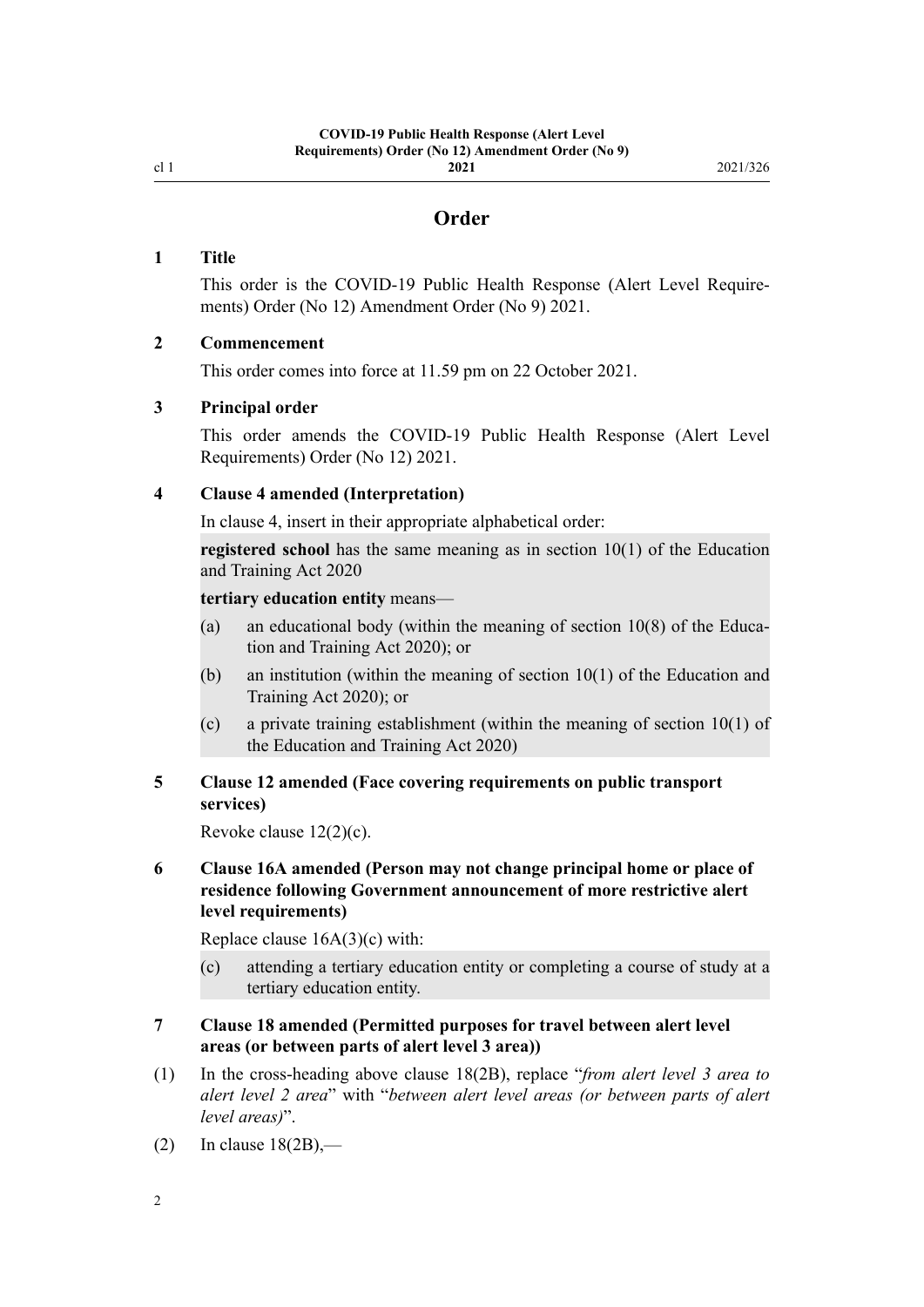| Order (No 12) Amendment Order (No 9) |       |
|--------------------------------------|-------|
| 2021                                 | cl 10 |

- (a) replace "alert level 3 area" with "alert level area"; and
- (b) replace "an alert level 2 area" with "a different alert level area (or a dif‐ ferent part of the alert level area)"; and
- (c) delete "located in the alert level 2 area".
- (3) In [clause 18\(2C\),](http://legislation.govt.nz/pdflink.aspx?id=LMS549841) delete "in the alert level 3 area".

# **8 Clause 19 amended (Evidence of permission for travel between alert level areas (or between parts of alert level 3 area))**

(1) After clause  $19(1)(a)(i)$ , insert:

<span id="page-2-0"></span>2021/326

- (ia) attending a registered school under a direction given by the chief executive of the Ministry of Education under Schedule 25 of the Education and Training Act 2020 (item 6A):
- (2) In clause  $19(1)(a)(x)$ , after "items 18B", insert ", 18BA,".
- **9 Clause 19C amended (Obligations concerning COVID-19 testing of certain persons travelling out of Auckland part of alert level 3 area for non-work activities)**
- (1) In [clause 19C\(1\)\(a\),](http://legislation.govt.nz/pdflink.aspx?id=LMS557547) replace "items 4, 5, 7 to 14, 17, 18, 18A, 18B, 18C, and 19" with "items 4, 5, 7 to 14, 17 to 18C, and 19".
- (2) In [clause 19C\(1\)\(b\)](http://legislation.govt.nz/pdflink.aspx?id=LMS557547), replace "items 4, 5, 9 to 14, 17, 18, 18A, 18B, 18C, and 19" with "items 4, 5, 9 to 14, 17 to 18C, and 19".
- (3) Replace [clause 19C\(2\)](http://legislation.govt.nz/pdflink.aspx?id=LMS557547) with:
- (2) A person to whom this subclause applies must comply with subclauses (4) to (6) as follows:

|     | Item of Schedule 5 that person relies<br>on for permission to travel                                                                     | Subclauses that person must comply<br>with |
|-----|------------------------------------------------------------------------------------------------------------------------------------------|--------------------------------------------|
| (a) | 4, 5, 7, 8, or 18                                                                                                                        | Subclauses $(4)$ and $(6)$                 |
| (b) | 9, 10, 11, 12, 13, 14, 17, 18A, 18B,<br>18BA, or 18C                                                                                     | Subclauses $(5)$ and $(6)$                 |
| (c) | 19, if accompanying someone who relies<br>on item 4, 5, 7, 8, or 18 for their<br>permission to travel                                    | Subclauses $(4)$ and $(6)$                 |
| (d) | 19, if accompanying someone who relies<br>on item 9, 10, 11, 12, 13, 14, 17, 18A,<br>18B, 18BA, or 18C for their permission<br>to travel | Subclauses $(5)$ and $(6)$                 |

- (4) In [clause 19C\(3A\),](http://legislation.govt.nz/pdflink.aspx?id=LMS557547) replace "the alert level 3 area" with "the Auckland part of the alert level 3 area".
- **10 Clause 22A amended (Exceptions for individuals at education entities that are early childhood services in alert level 3 area)**
- (1) In the heading to [clause 22A,](http://legislation.govt.nz/pdflink.aspx?id=LMS563970) replace "**education entities that are early child‐ hood services**" with "**certain education entities**".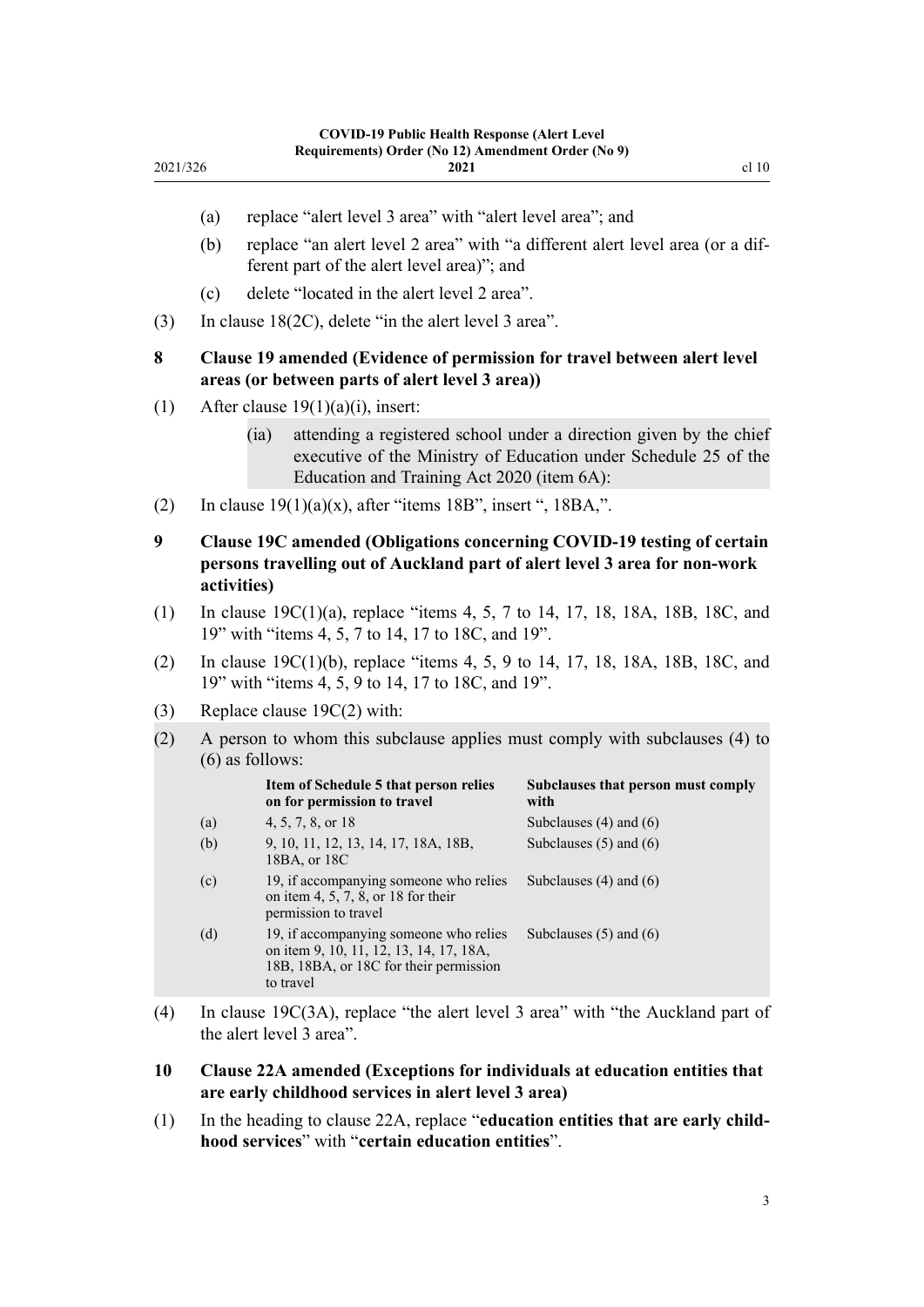<span id="page-3-0"></span>cl 11

(1AAA) This clause applies to the following education entities:

- (a) an early childhood service:
- (b) a registered school that students in years 9 to 13 are permitted to attend under a direction given by the chief executive of the Ministry of Education under Schedule 25 of the Education and Training Act 2020.
- (3) In clause  $22A(1)$ , replace "an education entity that is an early childhood service" with "the education entity".
- (4) After [clause 22A\(2\)\(a\),](http://legislation.govt.nz/pdflink.aspx?id=LMS563970) insert:

(aa) activities that involve 2 or more registered schools:

# **11 Clause 30 amended (Adjusted alert level 3 requirements for businesses and services)**

In [clause 30\(2\),](http://legislation.govt.nz/pdflink.aspx?id=LMS549881) after "early childhood services", insert "or registered schools that students in years 9 to 13 are permitted to attend under a direction given by the chief executive of the Ministry of Education under Schedule 25 of the Education and Training Act 2020)".

#### **12 Schedule 2 amended**

In [Schedule 2](http://legislation.govt.nz/pdflink.aspx?id=LMS549935), replace items 18 and 18A with the items 18, 18A, and 18B set out in the [Schedule](#page-4-0) of this order.

#### **13 Schedule 5 amended**

(1) In [Schedule 5](http://legislation.govt.nz/pdflink.aspx?id=LMS549944), after item 1.25, insert:

1.25A Registered schools that students in years 9 to 13 are permitted to attend under a direction given by the chief executive of the Ministry of Education under Schedule 25 of the Education and Training Act 2020

(2) In [Schedule 5](http://legislation.govt.nz/pdflink.aspx?id=LMS549944), after item 6, insert:

*Students in years 9 to 13 attending registered schools*

- 6A If the person is a student in years 9 to 13 at a registered school, attend that registered school under a direction given by the chief executive of the Ministry of Education under Schedule 25 of the Education and Training Act 2020
- (3) In [Schedule 5](http://legislation.govt.nz/pdflink.aspx?id=LMS549944), revoke item 18B(b).
- (4) In [Schedule 5](http://legislation.govt.nz/pdflink.aspx?id=LMS549944), after item 18B(c), insert:

18B A Relocate their home or place of residence as a result of attending a tertiary education entity or completing a course of study at a tertiary education entity

(5) In [Schedule 5](http://legislation.govt.nz/pdflink.aspx?id=LMS549944), item 18C, replace "or 18B" with ", 18B, or 18BA".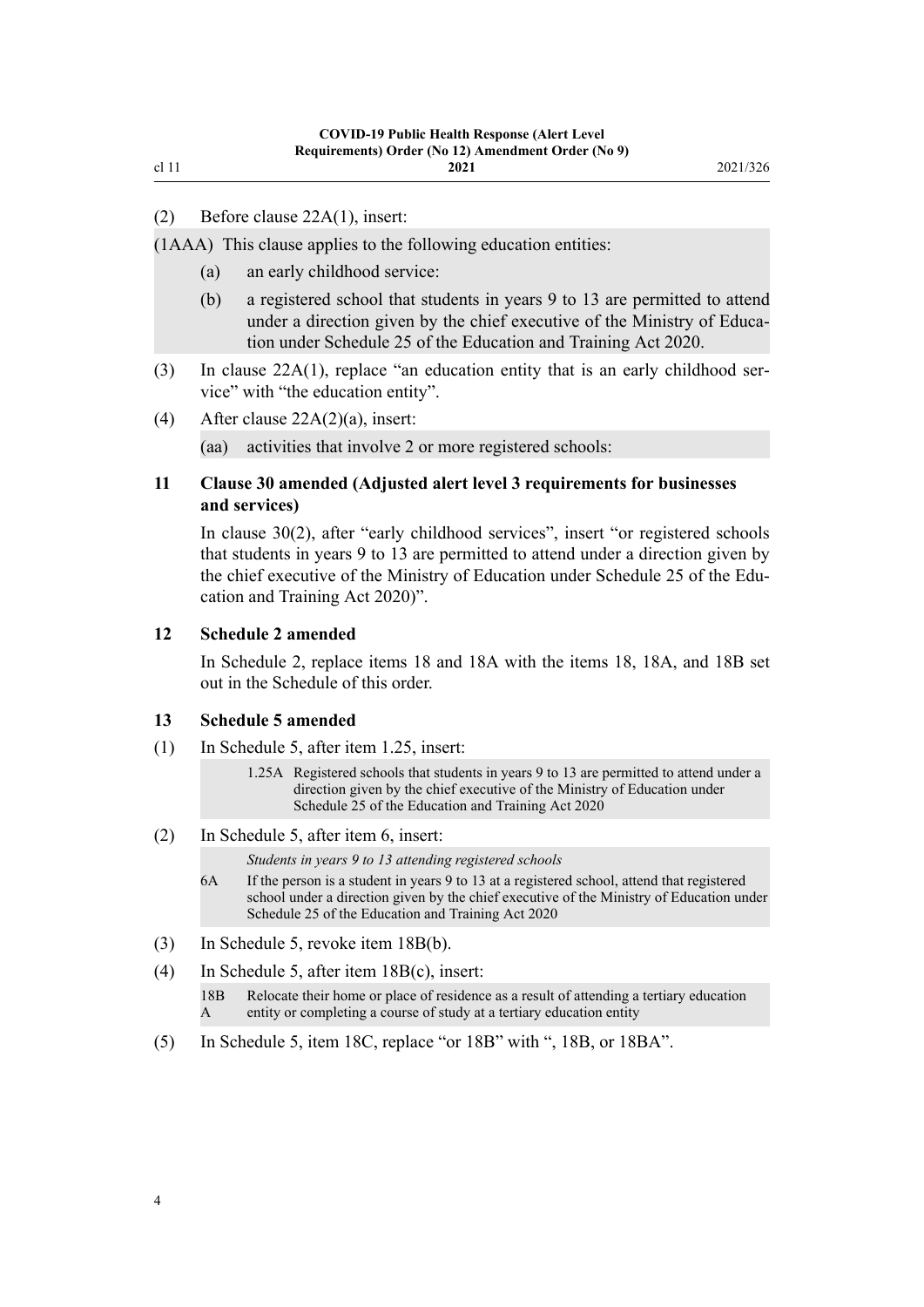<span id="page-4-0"></span>

| 2021/326                                       |      | nyyun<br>ununo <i>j</i>                                                                                          |                           | $\mathbf{u}$ is the set<br>$\frac{12}{2021}$                                                                                                                                                | мисичный от                                                                                                                                                                                                                                                                                       |                                                                                                                                                                                    | Schedule                                                                                                                                                                                                                                     |
|------------------------------------------------|------|------------------------------------------------------------------------------------------------------------------|---------------------------|---------------------------------------------------------------------------------------------------------------------------------------------------------------------------------------------|---------------------------------------------------------------------------------------------------------------------------------------------------------------------------------------------------------------------------------------------------------------------------------------------------|------------------------------------------------------------------------------------------------------------------------------------------------------------------------------------|----------------------------------------------------------------------------------------------------------------------------------------------------------------------------------------------------------------------------------------------|
|                                                | c112 | <b>Additional conditions</b>                                                                                     |                           | groups that are appropriately sized and<br>keep children, students, and teachers,<br>Must have systems and processes in place to-<br>so far as is reasonably practicable, in<br>stable; and | years 1 to 10 and, for other students, as<br>Ministry of Education under Schedule<br>25 of the Education and Training Act<br>for registered schools, limit students'<br>otherwise permitted by any direction<br>given by the chief executive of the<br>physical attendance to students in<br>2020 | keep children, students, and teachers, so far as<br>Must have systems and processes in place to<br>is reasonably practicable, in groups that are<br>appropriately sized and stable | given by the chief executive of the Ministry of<br>Education under Schedule 25 of the Education<br>Must have systems and processes in place to<br>permit physical attendance by any direction<br>and Training Act 2020                       |
|                                                |      | record rule<br>(clause 28)<br>Contact<br>applies                                                                 |                           |                                                                                                                                                                                             |                                                                                                                                                                                                                                                                                                   |                                                                                                                                                                                    |                                                                                                                                                                                                                                              |
| New items inserted into Schedule 2<br>Schedule |      | distancing rule<br>applies to all<br>1 m (rather<br>(clause 22)<br>than $2 \, \text{m}$ )<br>physical<br>persons |                           |                                                                                                                                                                                             |                                                                                                                                                                                                                                                                                                   | clauses 22A and<br>Exempt-see<br>30(2)                                                                                                                                             | clauses 22A and<br>Exempt-see<br>30(2)                                                                                                                                                                                                       |
|                                                |      | Customers<br>and clients<br>workplace<br>clause 30)<br>allowed in                                                |                           |                                                                                                                                                                                             |                                                                                                                                                                                                                                                                                                   | ↘                                                                                                                                                                                  | ↘                                                                                                                                                                                                                                            |
|                                                |      |                                                                                                                  | <b>Education entities</b> | services and registered schools described in<br>Education entities (except early childhood<br>item $18A$ and $18B$                                                                          |                                                                                                                                                                                                                                                                                                   | Early childhood services                                                                                                                                                           | $o$ f<br>the<br>$\circ$<br>Ministry of Education under Schedule 25<br>Registered schools that students in years<br>direction given by the chief executive of<br>the Education and Training Act 2020<br>to 13 are permitted to attend under a |
|                                                |      |                                                                                                                  |                           | 18                                                                                                                                                                                          |                                                                                                                                                                                                                                                                                                   | 18A                                                                                                                                                                                | 18B                                                                                                                                                                                                                                          |

**COVID-19 Public Health Response (Alert Level Requirements) Order (No 12) Amendment Order (No 9)**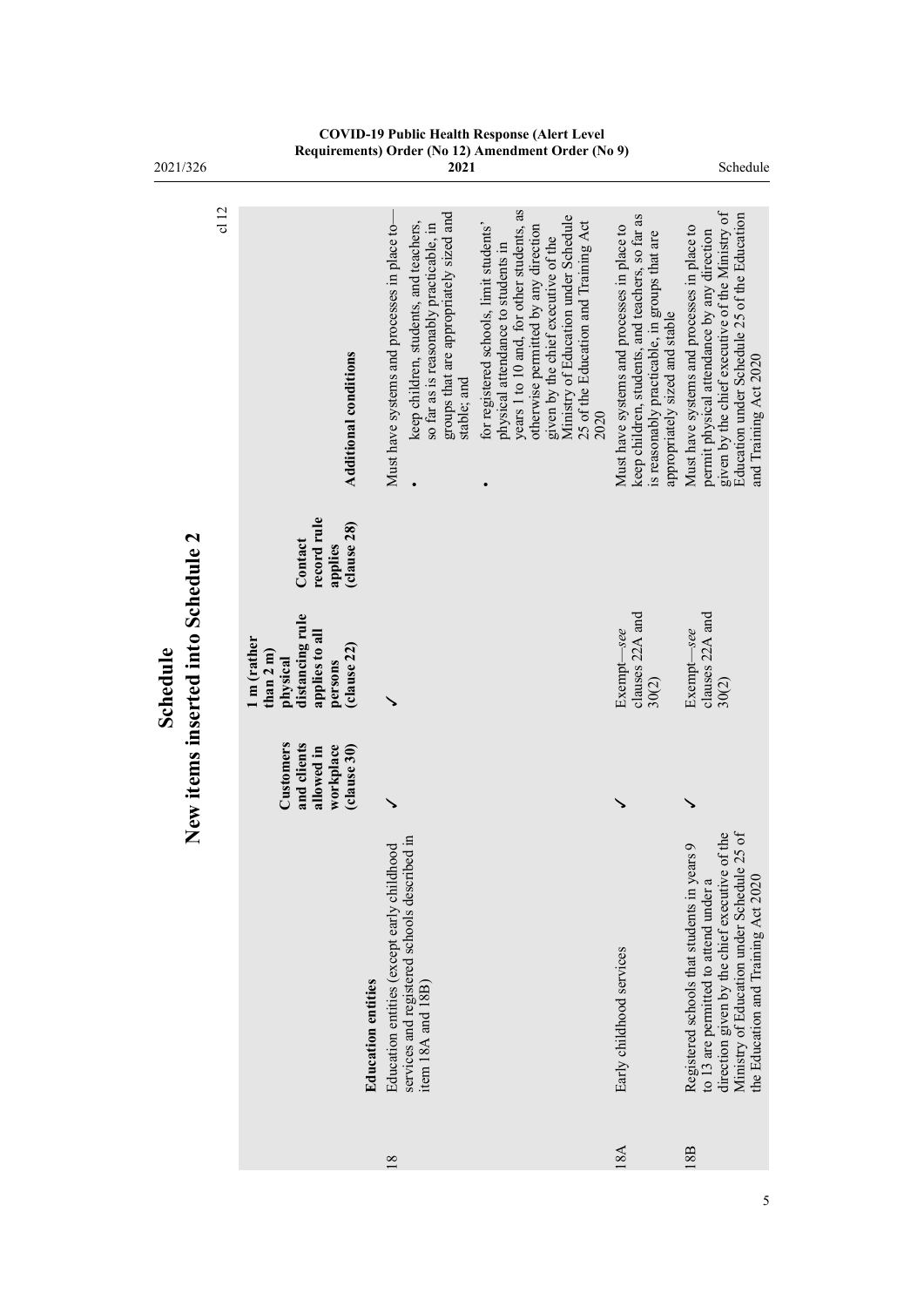Dated at Wellington this 22nd day of October 2021.

Hon Chris Hipkins, Minister for COVID-19 Response.

# **Explanatory note**

*This note is not part of the order, but is intended to indicate its general effect.*

This order, which comes into force at 11.59 pm on 22 October 2021, amends the [COVID-19 Public Health Response \(Alert Level Requirements\) Order \(No 12\) 2021](http://legislation.govt.nz/pdflink.aspx?id=LMS549702) (the **principal order**).

*[Clause 4](#page-1-0)* amends [clause 4](http://legislation.govt.nz/pdflink.aspx?id=LMS549815) of the principal order to insert definitions of registered school and tertiary education entity. These definitions refer to terms used in the Edu[cation and Training Act 2020](http://legislation.govt.nz/pdflink.aspx?id=LMS170674).

*[Clause 5](#page-1-0)* revokes clause  $12(2)(c)$  of the principal order. The effect of this is that students aged 12 years or older will be required to wear a face covering when travelling on a school transport service.

*[Clause 6](#page-1-0)* amends [clause 16A](http://legislation.govt.nz/pdflink.aspx?id=LMS572931) of the principal order to ensure that a student at a tertiary education entity may change residences as a result of their study beginning or concluding, even if the Government has announced a more restrictive alert level for the area in which the student currently resides.

*[Clause 7](#page-1-0)* amends [clause 18](http://legislation.govt.nz/pdflink.aspx?id=LMS549841) of the principal order to provide that a student may travel between alert level areas (or between parts of the alert level 3 area) to return to a school hostel and remain there for the rest of the 2021 school year.

*[Clause 8](#page-2-0)* amends [clause 19](http://legislation.govt.nz/pdflink.aspx?id=LMS549842) of the principal order to require the following persons to provide evidence of their reason to travel when travelling between alert level areas (or between parts of the alert level 3 area):

- a student in years 9 to 13 who is travelling to attend a registered school under a direction given by the chief executive of the Ministry of Education under [Schedule 25](http://legislation.govt.nz/pdflink.aspx?id=LMS339282) of the Education and Training Act 2020; and
- a student at a tertiary education entity who is relocating their home or place of residence as a result of their study beginning or concluding.

*[Clause 9](#page-2-0)* amends [clause 19C](http://legislation.govt.nz/pdflink.aspx?id=LMS557547) of the principal order to require a student at a tertiary education entity who is relocating their home or place of residence as a result of their study beginning or concluding to comply with certain COVID-19 testing require‐ ments.

*[Clause 10](#page-2-0)* amends [clause 22A](http://legislation.govt.nz/pdflink.aspx?id=LMS563970) of the principal order to exempt registered schools from certain physical distancing requirements in the alert level 3 area, but only to the extent that students in years 9 to 13 are permitted to attend the school under a direc